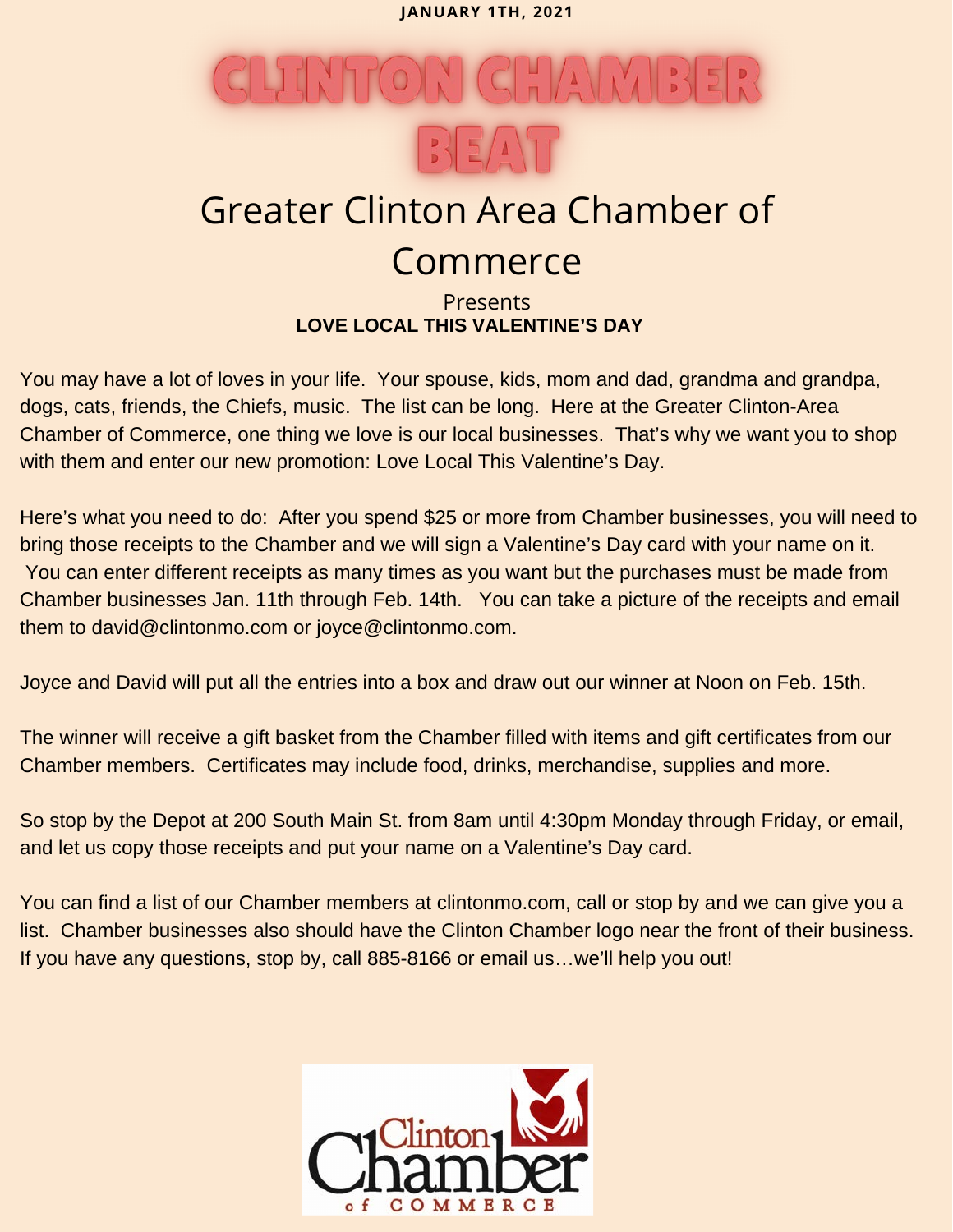# **West Central Missouri Community Action Agency and New Growth**

#### **Rural west central Missouri to launch Women's Business Center with SBA grant**

The new entrepreneurship resource will serve 15 counties from offices in El Dorado Springs, Missouri

[APPLETON CITY, MO] The U.S. Small Business Administration announced this week that rural west central Missouri will soon operate one of the nation's newest Women's Business Centers. A grant to West Central Missouri Community Action Agency (West Central) will support development of the New Growth Women's Business Center (WBC), to be based in El Dorado Springs, Missouri. It will serve 15 counties: 13 in Missouri (Barton, Bates, Benton, Camden, Cedar, Dade, Dallas, Henry, Hickory, Morgan, Polk, St. Clair, and Vernon) and two in Kansas (Bourbon and Crawford). West Central received one of 20 awards made nationwide.

"We are honored to be chosen for this opportunity to build up business resources and assistance for rural women entrepreneurs," said Chris Thompson, West Central's President and CEO. "It is a testament to the creativity and commitment of organizations that have joined forces with us as the START HERE Business Acceleration Network to build a stronger rural future for all."

START HERE members include Kaysinger Basin Regional Planning Commission and its economic development team, the Small Business Development Center at State Fair Community College, University of Missouri Extension-West Central Region, Osage Valley Electric Cooperative, and the statewide entrepreneurship resource MOSourceLink. West Central affiliate the New Growth community development corporation convenes and coordinates the START HERE Business Acceleration Network and START HERE Revolving Loan Fund.

**New Business Resources**. SBA's national network of 136 Women's Business Centers offers one-on-one counseling, training, networking, workshops, technical assistance, and mentoring to women entrepreneurs on numerous business development topics, including business startup, financial management, marketing, and procurement.

Already, START HERE partners are working together to increase services available to rural entrepreneurs, including new microenterprise financing and the regional Farm to Fork Summit, coming up in February, with practical workshops for area food and farm entrepreneurs. The SBA award will help the region add much-needed on-the-ground business counseling services, trainings, and resources, such as business mentoring and support obtaining certifications for government contracting.

"The programs about to launch from the New Growth Women's Business Center will be groundbreaking, innovative, and revolutionary for women entrepreneurs in rural areas," said New Growth WBC board member Martha Sander, Executive Director of The Council on Families in Crisis in Nevada, MO. "Women-owned businesses are few and far between, with many traditional and non-traditional barriers that prevent success."

Carol Galllagher, Professor of Organizational Leadership at Cottey College in Nevada is another New Growth WBC board member along with Dallas County Economic Development Executive Director Holly Elliott and Benton County Economic Developer Jo Ann Lane. Gallagher said: "Women in our region are eager for opportunity, and this initiative will bring much-needed resources to those women determined to succeed in business."

Lisa Zimmerman, Economic Inclusion Director at West Central will lead development of the New Growth WBC with West Central affiliate New Growth community development corporation. "More than ever, rural communities must recognize and lift up local women and men with skills and business ideas they can use to employ themselves and others," Zimmerman said. "The current pandemic has underlined the importance of building local economies from local assets, including the power and potential of women entrepreneurs."

Women-owned businesses lead the way nationally in business development, employment, and revenue. In the 2018-2019 timeframe, the number of U.S. women-owned businesses increased 21%, while all businesses increased only 9%. Total employment by women-owned businesses rose 8%, while for all businesses the increase was far lower at 1.8%. Total revenue for women-owned businesses also rose slightly above all businesses: 21% compared to 20% respectively. Source: State of Women-Owned Business Report.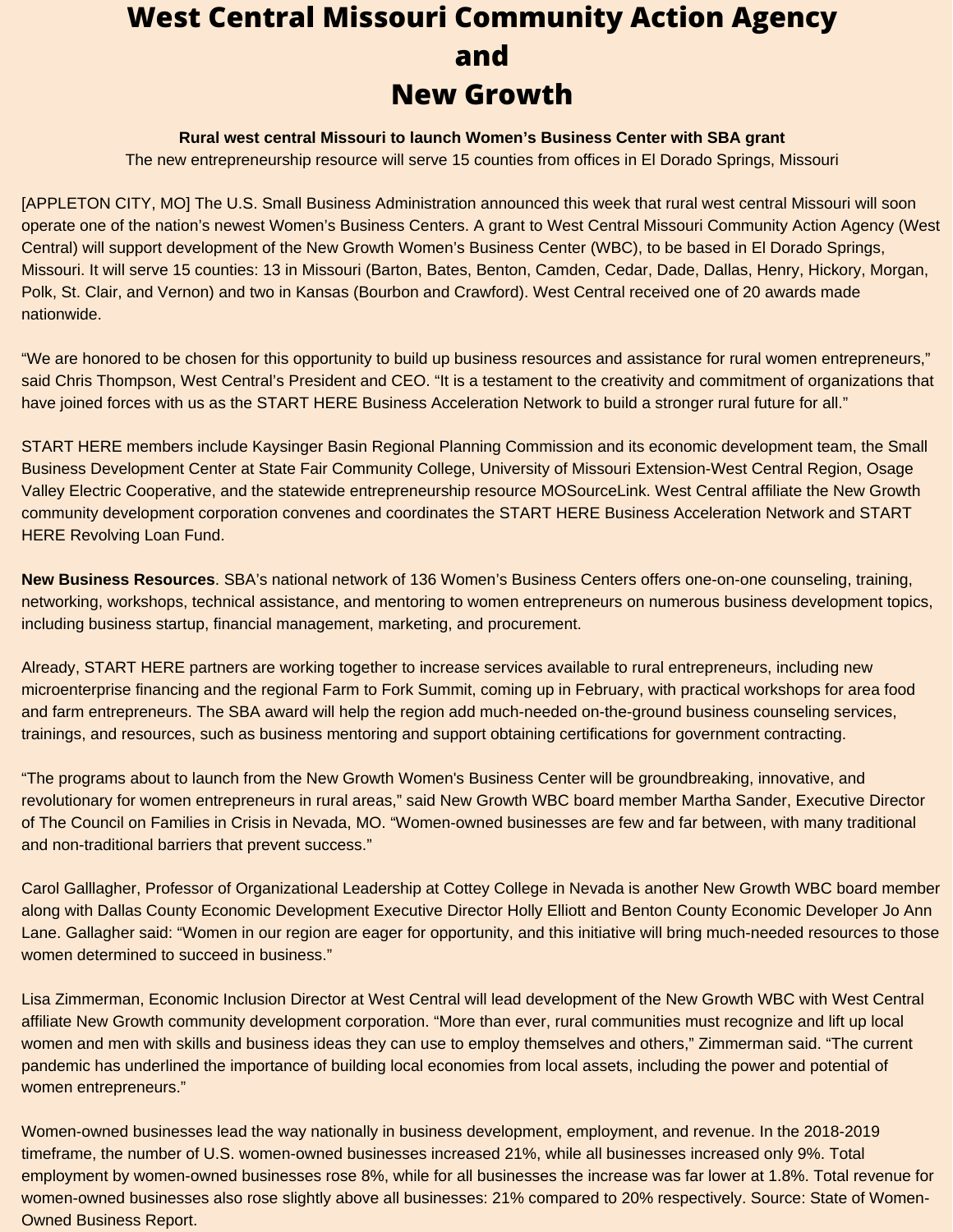# COVID-19 Relief Bill

The good news: As you've probably heard, a \$900 billion federal relief package was finalized including additional weekly unemployment benefits and another round of stimulus checks for individuals.

The best news: It also contains much-needed resources for employers.

Small Business Association (SBA), in consultation with the U.S. Treasury Department, will open the Paycheck Protection Program loan portal on Monday, January 11, 2021 at 9 am ET

## **Loan Detail**

The Paycheck Protection Program is a loan designed to provide a direct incentive for small businesses to keep their workers on the payroll.

SBA will forgive loans if all employee retention criteria are met, and the funds are used for eligible expenses.

- PPP loans have an interest rate of 1%.
- Loans issued prior to June 5 have a maturity of 2 years. Loans issued after June 5 have a maturity of 5 years.
- Loan payments will be deferred for borrowers who apply for loan forgiveness until SBA remits the borrower's loan forgiveness amount to the lender. If a borrower does not apply for loan forgiveness, payments are deferred 10 months after the end of the covered period for the borrower's loan forgiveness (either 8 weeks or 24 weeks).
- No collateral or personal guarantees are required.
- Neither the government nor lenders will charge small businesses any fees.

## **Loan Forgiveness**

Borrowers may be eligible for loan forgiveness if the funds were used for eligible payroll costs, payments on business mortgage interest payments, rent, or utilities during either the 8- or 24-week period after disbursement. A borrower can apply for forgiveness once it has used all loan proceeds for which the borrower is requesting forgiveness. Borrowers can apply for forgiveness any time up to the maturity date of the loan. If borrowers do not apply for forgiveness within 10 months after the last day of the covered period, then PPP loan payments are no longer deferred and borrowers will begin making loan payments to their PPP lender.

**For more information and how to apply please check the Clinton Economic Development Facebook and Clinton Chamber of Commerce Facebook page.**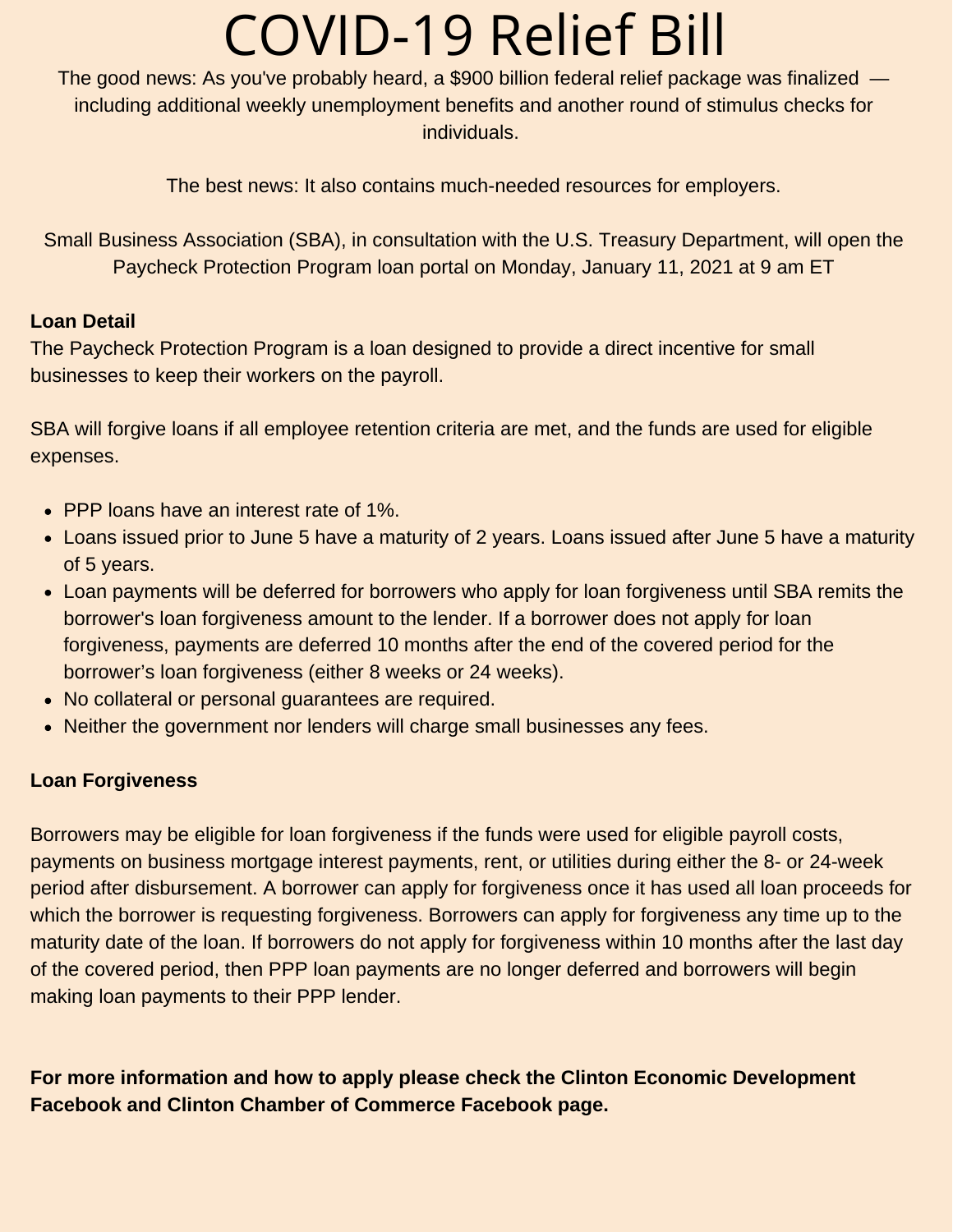# **Chamber Business Info**



# **NOW INSTALLING**

*iWave* 



**AIR PURIFICATION SYSTEM** 

Kills viruses including COVID 19  $\overrightarrow{S}$  Kills mold, bacteria, & allergens Maintenance free & Self cleaning Whole-home steriliza

### **CALL NOW!** 660-890-0740



Your health. Our priority! www.logansheating.com



"Want to be your own boss? We are looking to expand our TEAM here at Anstine Realty & Auction, LLC!!! We have THREE locations in THREE Cities and THREE Counties serving the Entire State of Missouri! Our main office is here in beautiful Clinton, MO! Anstine offers one of the best incentive packages in the state! Come talk to Lora Anstine about what we can do for you! Anstine Realty & Auction, LLC 604 E Ohio, Clinton, MO 64735 Lora Anstine 660-525-9914 Cell \*Text please Office 660-885-9913 hours 8:30-5:00 M-F"



"Happy New Year!! Despite the virus, the 2020 real estate market was the strongest we have seen in many years! Home Town Realty was blessed with another record breaking year!! In the new year we are shooting for even higher goals and seeking new listings, as we are selling property fast and the inventory is limited."

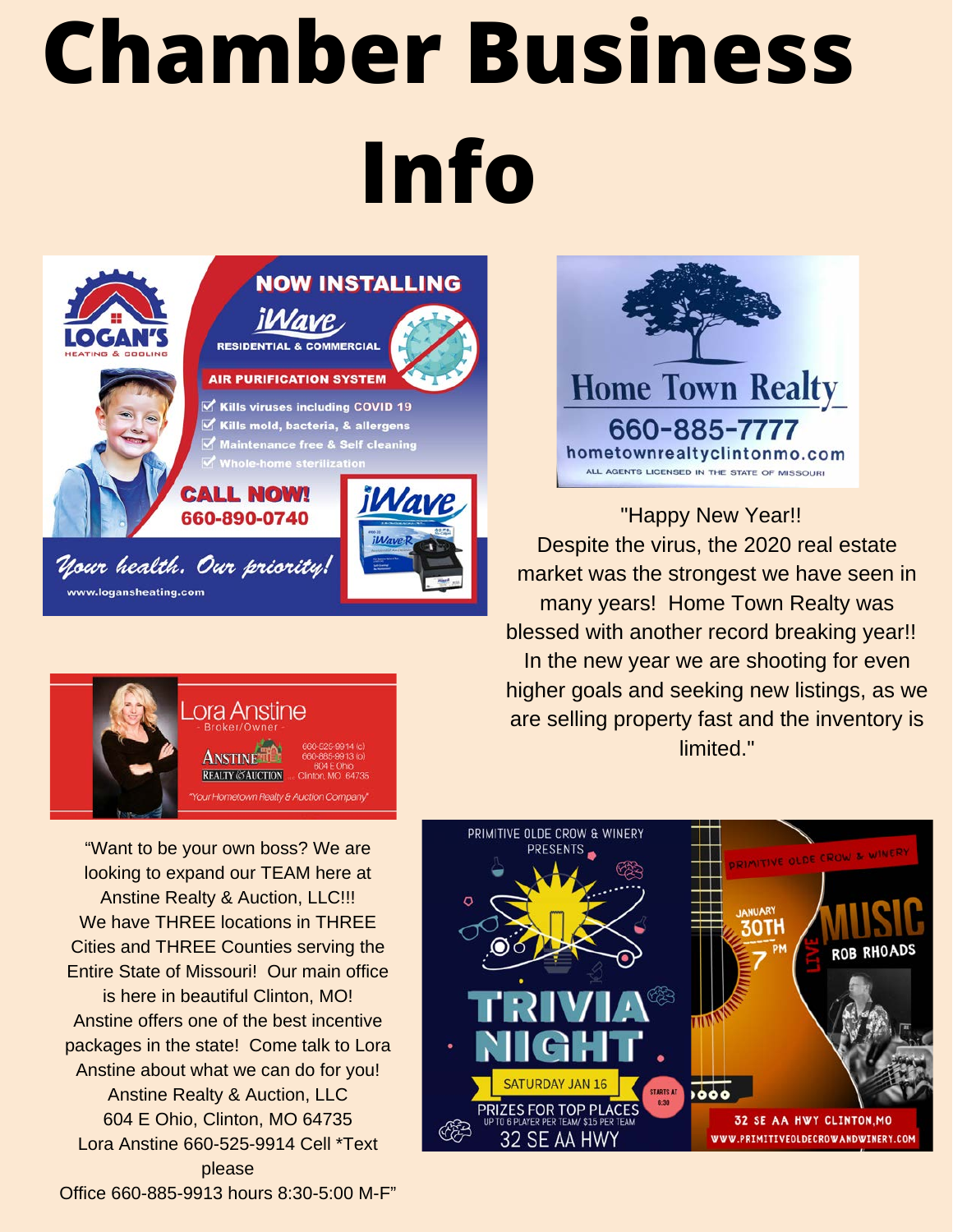#### **ASQ Certified Quality Engineer**

#### Preparation Course for ASQ/CQE Exam



Quality excellence to enhance your career and boost your organization's bottom line

Enroll in this course for knowledge or as a preparation for the American Society for Quality Certified Quality Engineer certification exam. The Certified Quality Engineer (CQE) is a professional who understands the principles of product and service quality evaluation and control. Certification from ASQ is considered a mark of quality excellence in many industries. It helps you advance your career and boosts your organization's bottom line through your mastery of quality skills. Each certification candidate is required to pass an examination that consists of multiple-choice questions that measure comprehension of the body of knowledge.

This body of knowledge and applied technologies include, but are not limited to:

- $\ddot{\phantom{a}}$ Development and operation of quality control systems
- Application and analysis of testing and inspection procedures The ability to use metrology and statistical methods to diagnose and correct improper quality control practices
- An understanding of human factors and motivation
- Familiarity with quality cost concepts and techniques and the knowledge and ability to develop and administer management information systems and to audit quality systems for deficiency identification and correction.

Required education and/or experience for certification: Review here





#### Class Schedule:

Feb. 2; 8a-noon Virtual Feb. 9: 8a-noon Virtual Feb 16: 8a-noon Virtual Feb. 23: 8a-noon Virtual March 3: 8a-4p On-Site Cost:

\$2,099.00 per person **Exam fees not included** 

#### Location: Virtual & On-Site

at State Fair Community College, Sedalia campus

#### **Register Here**

CONTACT US The Learning Force | Your Training Partner<br>3201 West 16th Street | Sedalia, MO 65301 phone | (660) 530-5822 email | thelearningforce@sfccmo.edu web | www.sfccmo.edu/the-learning-force

17**mon** 

#### **ASQ Certified Quality Engineer**

Preparation Course for ASQ/CQE Exam

#### Course Outline

- Pre-work • Self-study course followed by live discussion on studying, applying.
	- the exam process, and test taking tips. Complete a pretest before the live course to see where you needs to
	- focus your study efforts.

#### Virtual sessions include the following objectives: • Quality system planning and principles

- Teamwork and motivation
- · QMS documentation and ISO 9001-2015
- Cost of Quality
- · Product design for reliability
- Process control including inspection plans • Measurement and calibration
- . Basic quality tools, Six Sigma, Lean, Kaisen, and others
- Risk planning, measurement, control
- Understanding quantitative methods and core statistical concepts
- Face-to-face session includes the following objectives
- Control charting, process capability indexes
- Confidence intervals, hypothesis testing, regression, correlation, designed experiments

Following course completion, trainees are responsible for applying to take the ASO/COE certification test on their own. Exam fees are not included in the cost of the course.





The Learning Force KNOWLEDGE + SKILLS + ENRICHMENT

# **10 REASONS WHY YOU NEED A PRIMARY CARE PROVIDER**

The LearningForce

DGE + SKILLS + ENRICHMENT

- 1. Comprehensive healthcare
- 2. Routine screenings
- 3. Identify heath issues earlier
- 4. Manage chronic diseases
- 5. Higher level of comfort for patients
- 6. Referrals to other medical specialists
- 7. Lower overall health costs
- 8. Less visits to the hospital and ER
- 9. Transparency of entire health history
- 10. Better patient-provider communication

#### Learn more at gvmh.org



# A note from Greater Clinton

# Area Chamber of Commerce

If you have not received your 2021 Membership invitation to be a Chamber member give us a call at 660-885-8166, email joyce@clintonmo.com or david@clintonmo.com or just simply drop by.

Due to the increase in numbers of COVID-19 the Chamber office doors are locked to the public. If you need assistance, please call 660-885-8166 or email joyce@clintonmo.com or david@clintonmo.com. Thank you for understanding, David and Joyce.